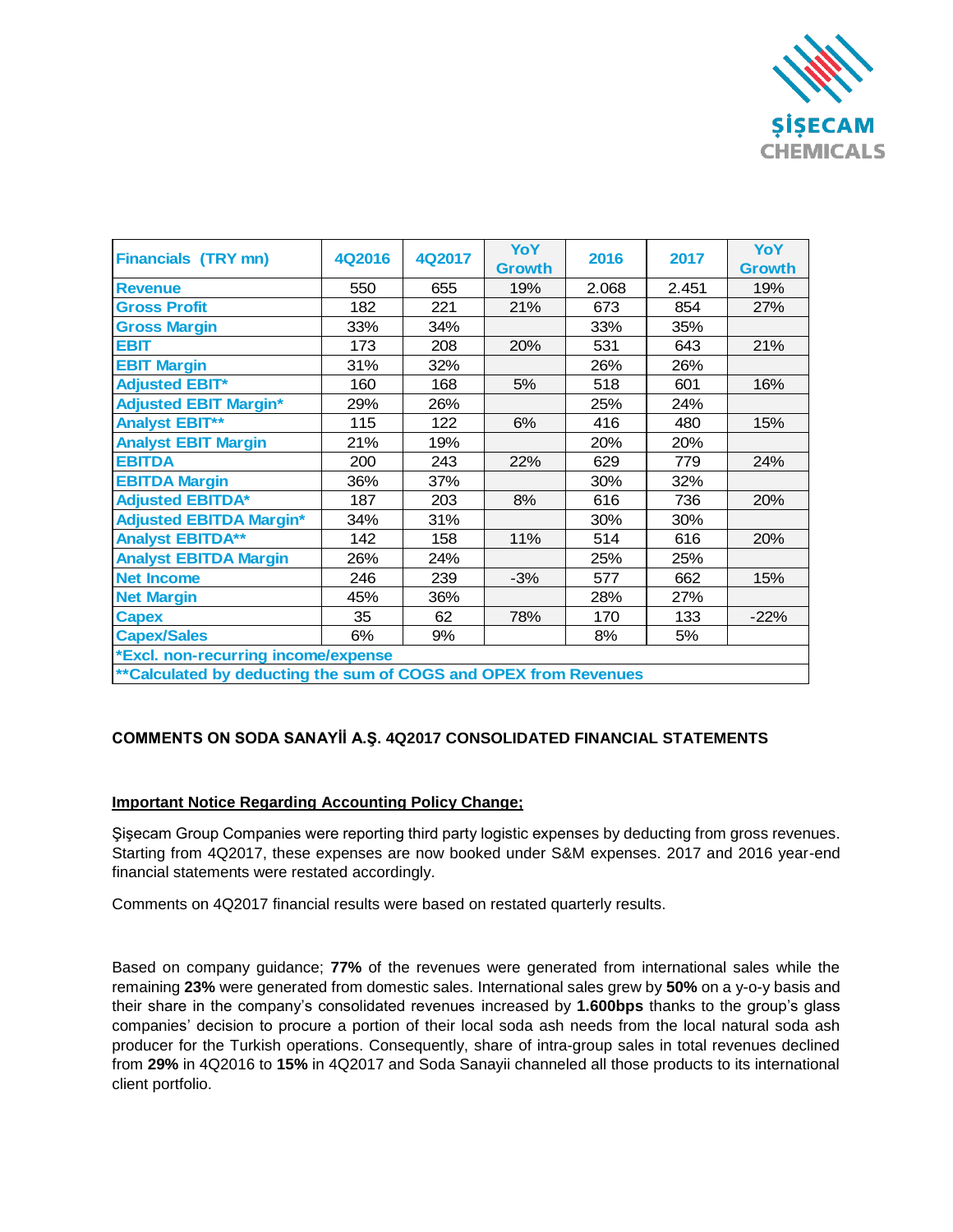**As stated in 4Q2017 IFRS results; 71%** of the revenues were generated from the company's operations in Turkey while European operations accounted for the remaining **29%**.

**66%** of the revenues were generated from the sale of soda chemicals and other products whereas contribution of chromium chemicals business to the consolidated revenues was **29%**. Revenues generated from electricity sales corresponded to **6%** of 4Q2017 consolidated revenues versus **13%** contribution recorded in the same period of 2016. It should be reminded that the decline in electricity revenues was a result of coal-fired steam boiler' introduction back in mid-December 2016, which enabled the company to use natural gas-fired cogeneration facility at 50% CUR, and obtain the full amount of steam needed for the soda ash production process by combining it with the use of coal-fired steam boiler. For this reason, electricity generation capacity usage decreased significanly.

For a better y-o-y comparison, it is noteworthy to remind that Soda Sanayii acquired **55%** of Oxyvit Kimya Sanayii ve Ticaret A.Ş. through the acquisition of **5%** stake held by Şişecam and the acquisition of Cheminvest Deri Kimyasalları Sanayii ve Ticaret A.Ş, which was a **50%** shareholder of Oxyvit. Upon the completion of those acquisitions, having become the sole shareholder of Oxyvit, Soda Sanayii changed the consolidation of Oxyvit operations from equity pick-up method to full consolidation, starting from July 1<sup>st</sup> 2017. Oxyvit's contributions to the topline and the gross profit have been reported under the chromium chemicals segment since the beginning of 3Q2017.

Considering that Oxyvit's contribution to the company's topline was **4%** (**TRY 24,2mn**), if the company's operations were categorized as an individual segment, chromium chemicals segments' share in consolidated revenues would decline to **26%**.

Revenues were **TRY 655mn**, up by **19%** on a y-o-y basis mainly as a result of sales volume growth seen in chromium chemicals business and TRY depreciation. Compared with the same period of the prior year's results adjusted for the white sulfate sales (**TRY 6mn** in 4Q2016 and **TRY 8mn** in 4Q2017), which were categorized as a revenue component of chromium chemicals in previous years and which have been reported under soda business segment since the beginning of 2017;

- Soda Sanayii's consolidated soda chemicals sales remained **flat** in gross volume terms (**568K tons** in 4Q2017 vs. **567K tons** in 4Q2016). Meanwhile, average per ton prices remained rigid as a result of the favorable sales mix and impact of EUR/USD parity. Despite flat volume sales and stable average price/unit, thanks to the depreciation of TRY against hard currencies, Soda Sanayii recorded **21%** higher revenues from this business segment.
- The company recorded a **5%** growth in gross chromium chemicals volume sales **(from 38K tons to 39K tons)**, while sodium dichromate average price/unit increased on a y-o-y basis in USD terms especially following the closure of Lanxess' chromium chemicals production capacities located in Argentina in 4Q2017. Combined with the domestic currency depreciation segment-specific revenues jumped by **52% (32%** excluding Oxyvit's contribution to the segment's topline).
- Electricity sales volume were **42%** lower **(**from **467mn kWh** to **270mn kWh)** due to the change in steam generation mix, meanwhile revenues generated from electricity sales were down by **46%** as TRY-based average electricity price per unit sold was down by **7%**.
- On average, USD appreciated by **16%** (USD/TRY up from **3,2771** to **3,7963**) and EUR by **26%** (EUR/TRY increased from **3,5358** to **4,4707**).

Cost of goods sold were **TRY 434mn**, up by **18%** on a y-o-y basis as a result of sales volume growth in chromium segment but also due to the increase in natural gas and anthracite prices, which are main inputs used to produce soda ash. Soda chemicals segment COGS increased by **12%** on a y-o-y basis whereas there was a **44%** rise on the chromium chemicals side (**30%** excluding **TRY 10,5mn** COGS in relation with Oxyvit). Thanks to the savings in soda ash production costs attained with the introduction of coal-fired steam boiler, Soda Sanayii managed to keep COGS/Revenues ratio at **66%** (down by **~50 bps** y-o-y) on the consolidated level.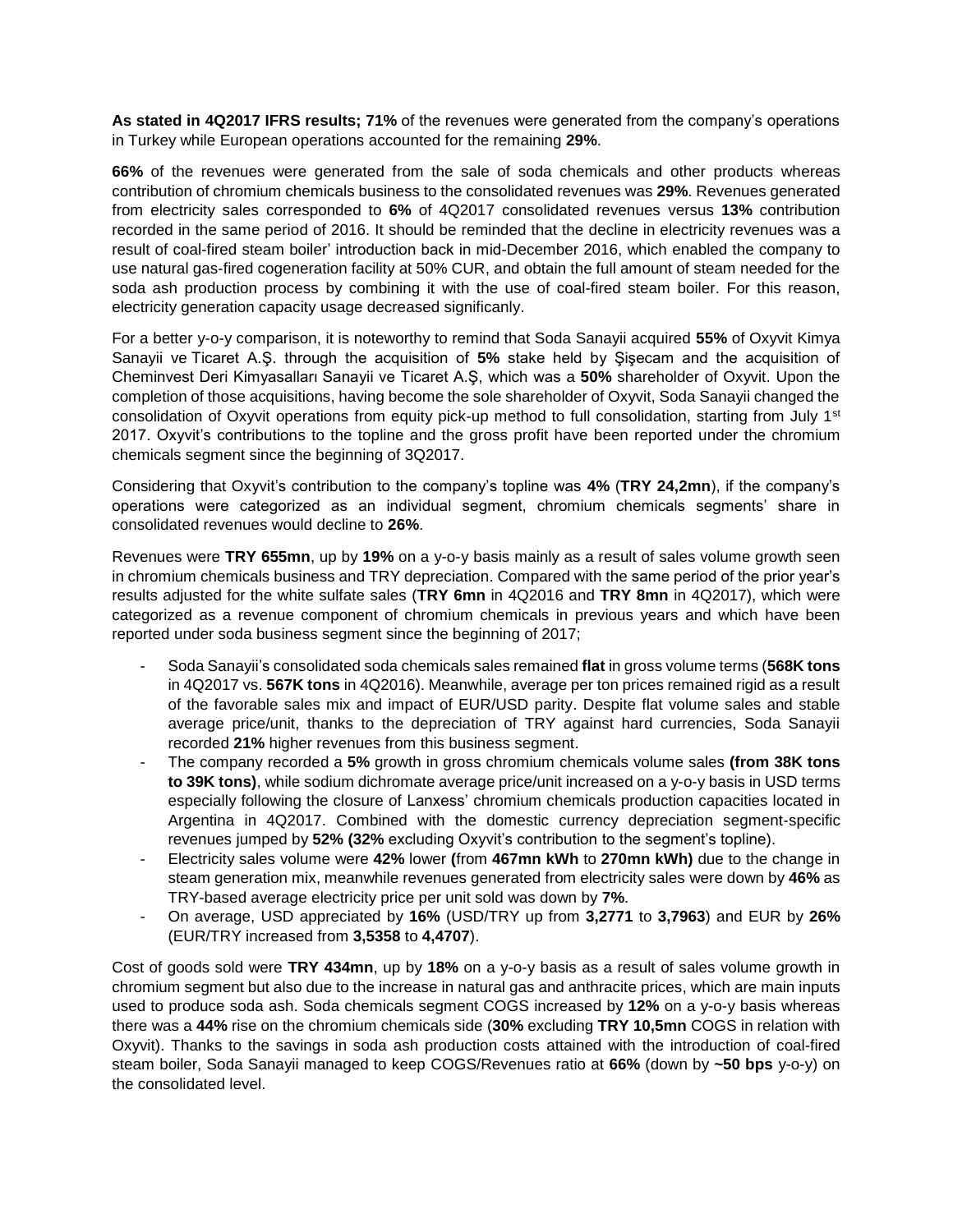**TRY 221mn** gross profit, generated by Soda Sanayii, pointed out to a **21%** y-o-y increase and led to a gross profit margin of **34%** (vs. **33%** in 4Q2016). Excluding Oxyvit's **TRY 14mn** contribution to the consolidated figures, Soda Sanayii recorded **TRY 207mn** gross profit (up by **13%** on a y-o-y basis) and the gross profit margin was **33%**.

Gross profit generated by soda and other products segment increased by **5%** thanks to higher growth in segmental revenues compared to the rise in production costs. On the chromium chemicals segment, growth in COGS were **800bps** less than the rise in revenues. Consequently, gross profit generated by chromium chemicals operations grew by **66%** on a y-o-y basis. Contribution of this segment to the consolidated gross profit was **35%** (**~600bps** higher than the share recorded in 4Q2016), leaving the rest attributable to the soda and other products segment. Excluding the impact of Oxyvit, chromium chemical segment's share in consolidated gross profit was **31%**.

Operating expenses recorded in this quarter were **46%** higher on a y-o-y basis (**TRY 98mn vs TRY 67mn**), mainly due to escalated S&M expenses (**67%**) due to the acceleration in marketing activities with a higher non-group sales volume under soda segment. Reported increase in G&A expenses, up by **11%**, was in line with the inflation rate. OPEX/Revenues ratio stood at **15%** (vs. **12%** in 4Q2017) on the consolidated level.

Based on the financial reporting principles, FX gains and losses in relation with commercial receivables and debt are booked under "other operating income and expenses". In 4Q2017, Soda Sanayii's net other **income** from main operations was **TRY 25mn** compared to **TRY 26mn** recorded last year in the same period. Based on average FX rates, on a q-o-q basis TRY appreciated by **8%** against both USD and EUR. On the other hand, TRY depreciation against USD and EUR were **6%** and **8%**, based on period-end rates, respectively. FX rate fluctuations realized in a narrow band within the period resulted in a slightly lower level of net other income.

Soda Sanayii recorded **TRY 40mn** as revaluation gain on its investment portfolio, which is composed of **TRY 552mn** equivalent USD-denominated long-term fixed income securities with semi-annual coupon payments and **5,684% effective interest rate.** Revaluation gain on fixed income securities is calculated as the sum of coupon payments collected until the reporting date and discounted value of future coupon payments and face values of the Eurobonds excluding the revaluation gains recorded in the previous periods. **6%** q-o-q rise in period-end USD/TRY rate enabled the company to generate revaluation gains on its fixed income securities investments.

The company's share in profit/loss of associates were **TRY 20mn** in 4Q2017, up by **TRY 0,7mn** compared to the last year in the same period. Accordingly, Soda Sanayii's net income from investing activities including share in net profit of associates increased from **TRY 32mn** in 4Q2016 to **TRY 60mn** in 4Q2017.

Excluding gain/loss on the fixed income securities investment in relation with 4Q of both 2016 and 2017, one-off gains adjusted EBIT related to the period was **TRY 168mn** and EBITDA was **TRY 203mn** while the margins were **26%** (vs. **29%** in 4Q2016) and **31%** (vs. **34%** in 4Q2016), respectively.

In 4Q2017, the company recorded a net income of **TRY 239mn** (down by **3%** y-o-y) and net margin of **36%** versus **TRY 246mn** and **45%** seen in the same period last year. Decline in net income was a result of **TRY58mn** contraction in net financial income (**TRY 32mn** in 4Q2017 vs. **TRY 91mn** in 4Q2016). Lower level of increase in period-end FX rates on a q-o-q basis (**6%** in USD/TL and **8%** in EUR/TL in 4Q2017 vs. **17%** and **10%** in 4Q2016) limited the company's net FX gains and in turn its net financial income.

Compared to 2016 year-end, Soda Sanayii's USD-denominated net long position grew by **USD 94mn** (USD 92mn increase in total assets and USD 2mn decrease in total liabilities), meanwhile EUR-denominated net long position contracted by **EUR 4mn** (EUR 3mn decrease in total assets and EUR 1mn increase in total liabilities). Accordingly, the company's net long FX position increased by **TRY 454mn** to **TRY 1,3bn** in 4Q2017.

Capital expenditures recorded by the company in 4Q2017 was **TRY 62mn**.